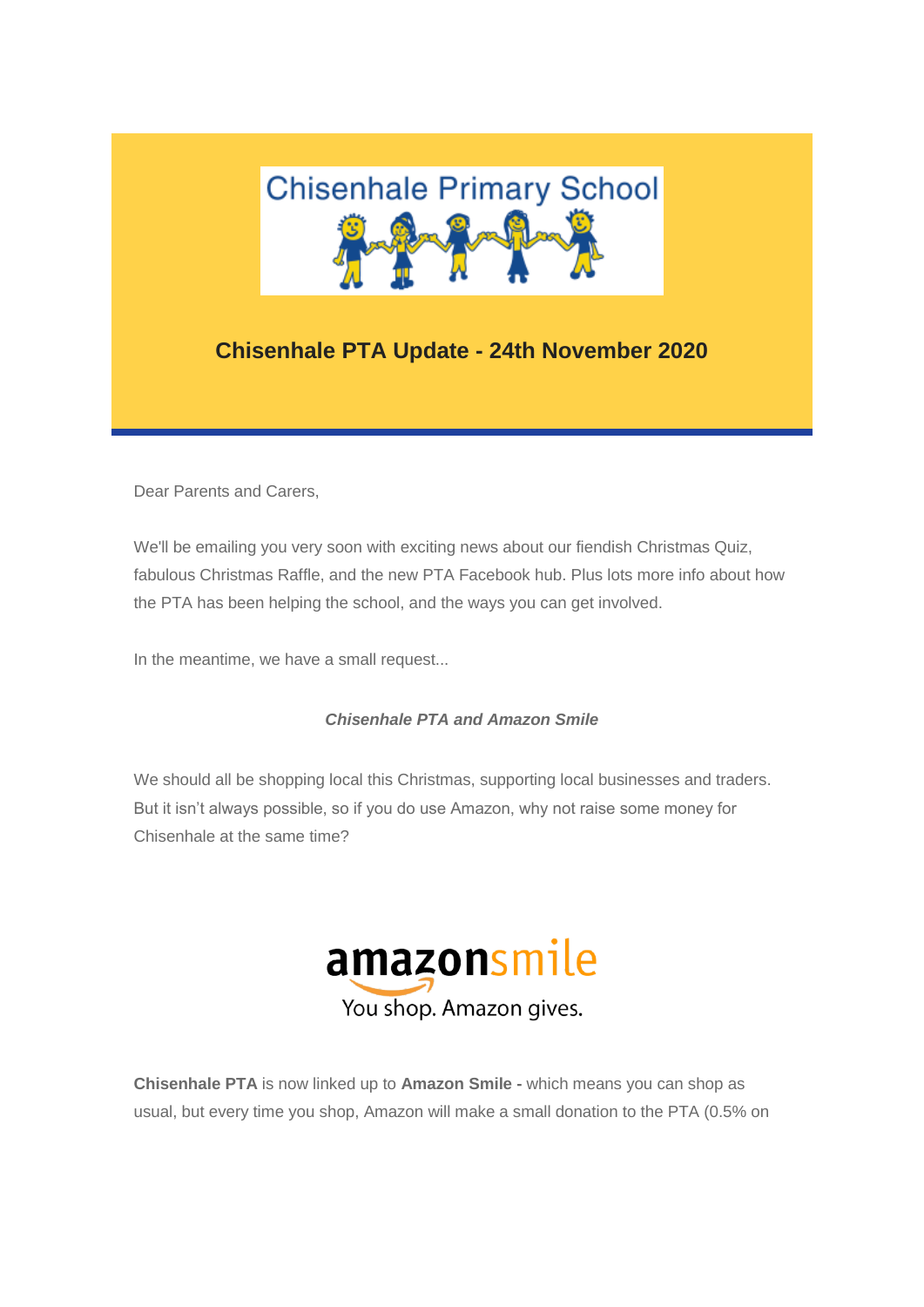all eligible purchases). To get linked-up, you first need to register with Amazon Smile which only takes a minute:

## **[Click here for Chisenhale and Amazon Smile >](https://gmail.us4.list-manage.com/track/click?u=1b6061503c774c4e18092b369&id=27066e9b5c&e=289443b6c0)**

If you use Amazon via the app, great, that works too - register with Amazon Smile, then activate Smile in the app. More instructions - [click here >](https://gmail.us4.list-manage.com/track/click?u=1b6061503c774c4e18092b369&id=194e726a67&e=289443b6c0)

Important point to note: you must then complete all purchases via [smile.amazon.co.uk](https://gmail.us4.list-manage.com/track/click?u=1b6061503c774c4e18092b369&id=e99b01d846&e=289443b6c0) not the regular Amazon site.

Spread the word and ask friends and family to use it too - it could make a real difference to the school and children.

More information coming soon...

Chisenhale PTA

P.S. If you want to register to use Amazon Smile and are having difficulties, please drop us a line at [ptachisenhale@gmail.com](mailto:ptachisenhale@gmail.com)*.*

> **Email us to be added to this mailing list:** [ptachisenhale@gmail.com](mailto:aclear2.211@lgflmail.org)

Want to change how you receive these emails?